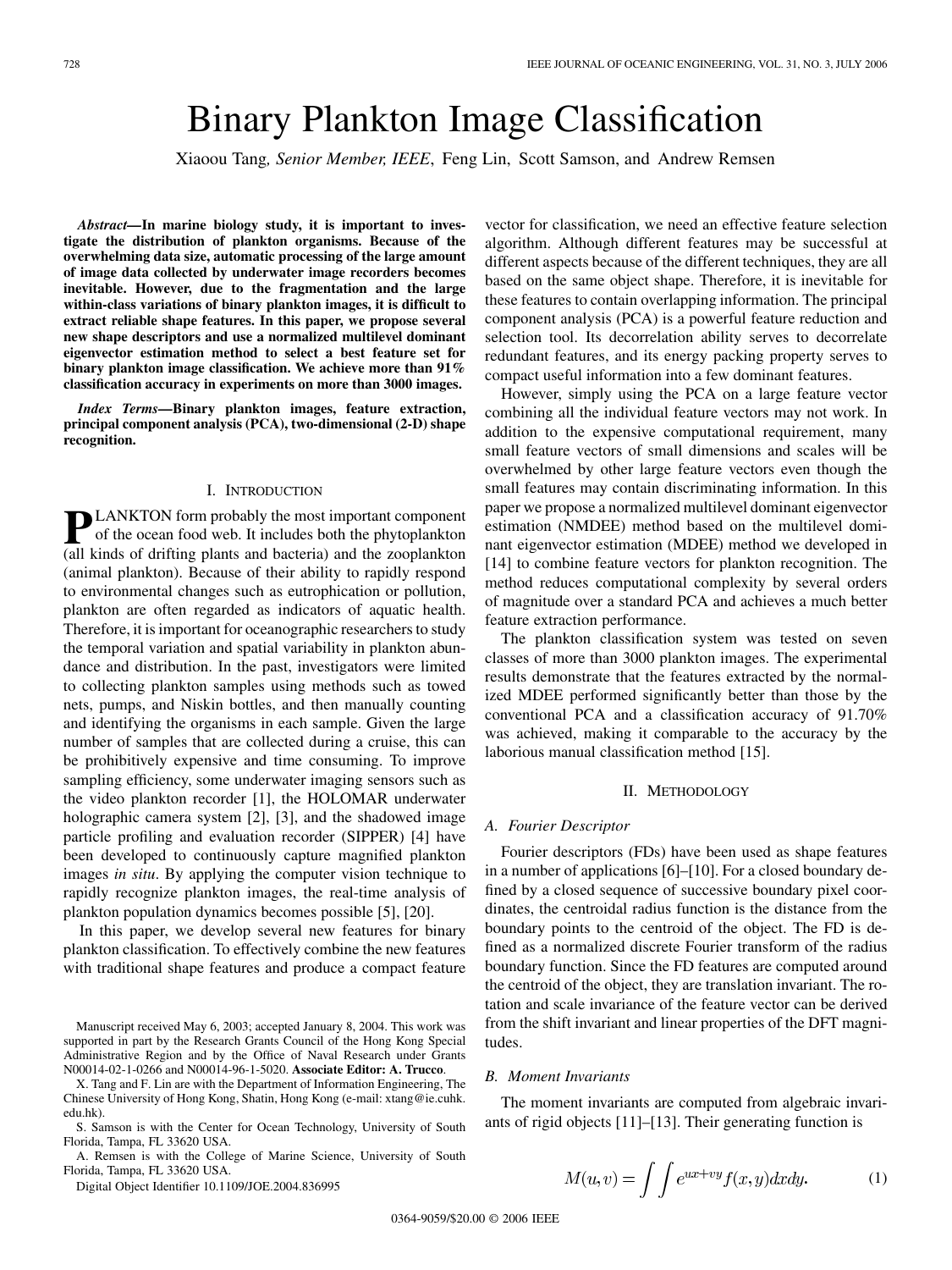<span id="page-1-0"></span>

Fig. 1. Sample plankton images in seven classes. (a) Class 1: Acantharia. (b) Class 2: Chaetognath. (c) Class 3: Doliolid. (d) Class 4: Radiolaria.

Based on methods of algebraic invariants, invariant moments are computed using nonlinear combinations of the second and third normalized central moments. These invariant moments possess the translation, rotation, and scale invariant properties. However, since our study objects are the images of nonrigid plankton organism, moment invariants may not perform well.

# *C. Granulometry*

Granulometry is defined to extract size distributions in binary images [\[16\]–\[18\].](#page-6-0) By performing a series of morphological openings of increasing kernel sizes, we can obtain the granulometry function that maps each kernel size to the number of image pixels removed during the opening operation with the corresponding kernel.

Consider two subsets in two-dimensional (2-D) Euclidean space,  $T$  and  $G$ . The opening of  $G$  by  $T$  is defined by [\[19\]](#page-6-0)

$$
G \circ T = \cup \{T + x : T + x \subset G\} \tag{2}
$$

where  $T + x$  is the translation of T at x. Then, the granulometric size distribution of  $G$  is given by

$$
F_G(\lambda) = 1 - \frac{\nu(\Psi_\lambda(G))}{\nu(G)}\tag{3}
$$

where  $\nu$  denotes the area and  $\Psi_{\lambda}(G) = G \circ \lambda T$ . T can be any convex and compact set including the origin, and  $\lambda T$  is a family of structuring elements of increasing size. Thus the multiscale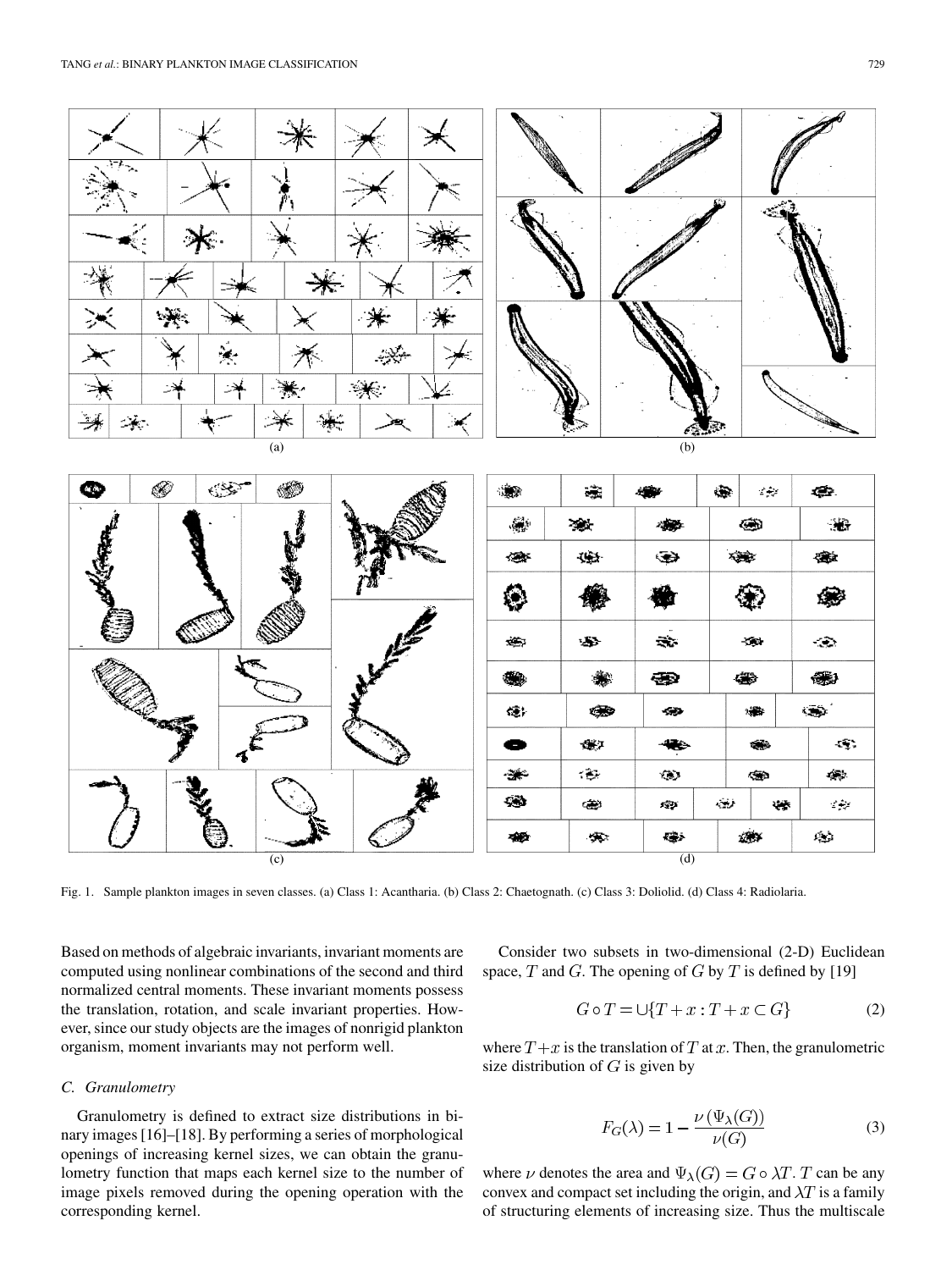

Fig. 1. *(Continued.)* Sample plankton images in seven classes. (e) Class 5: Larvaceans. (f) Class 6: Calanoid. (g) Class 7: Trichodesmium.

shape feature of a binary image can be described by the granulometry.

*D. Circular Projection*

If we project the object in all directions and select the largest value  $M_i$  in each projection, we get a feature vector

$$
CM = [M_1, \dots, M_N]
$$
 (4)

To characterize the linear shapes in plankton objects, we propose a circular projection feature vector. We first project the binary object in the horizontal direction, and then find the maximum value of the projection. This value should reflect the longest linear structure in the vertical direction of the object. For example, if we only have a vertical line in the object, then only one large nonzero value exists in the projection in the horizontal direction.

where  $N$  is the number of directions we conduct the projection. If  $M_p = \max\{M_i, i = 1, 2, ..., N\}$ , the most significant linear feature of object will appear at direction  $p$ . Obviously,  $CM$  is translation invariant. To achieve the scale and rotation invariance,  $CM$  is normalized and circularly shifted with respect to the  $M_p$  to get

$$
CMS = \left[ \frac{M_p}{S}, \dots, \frac{M_N}{S}, \frac{M_1}{S}, \dots, \frac{M_{p-1}}{S} \right]
$$
 (5)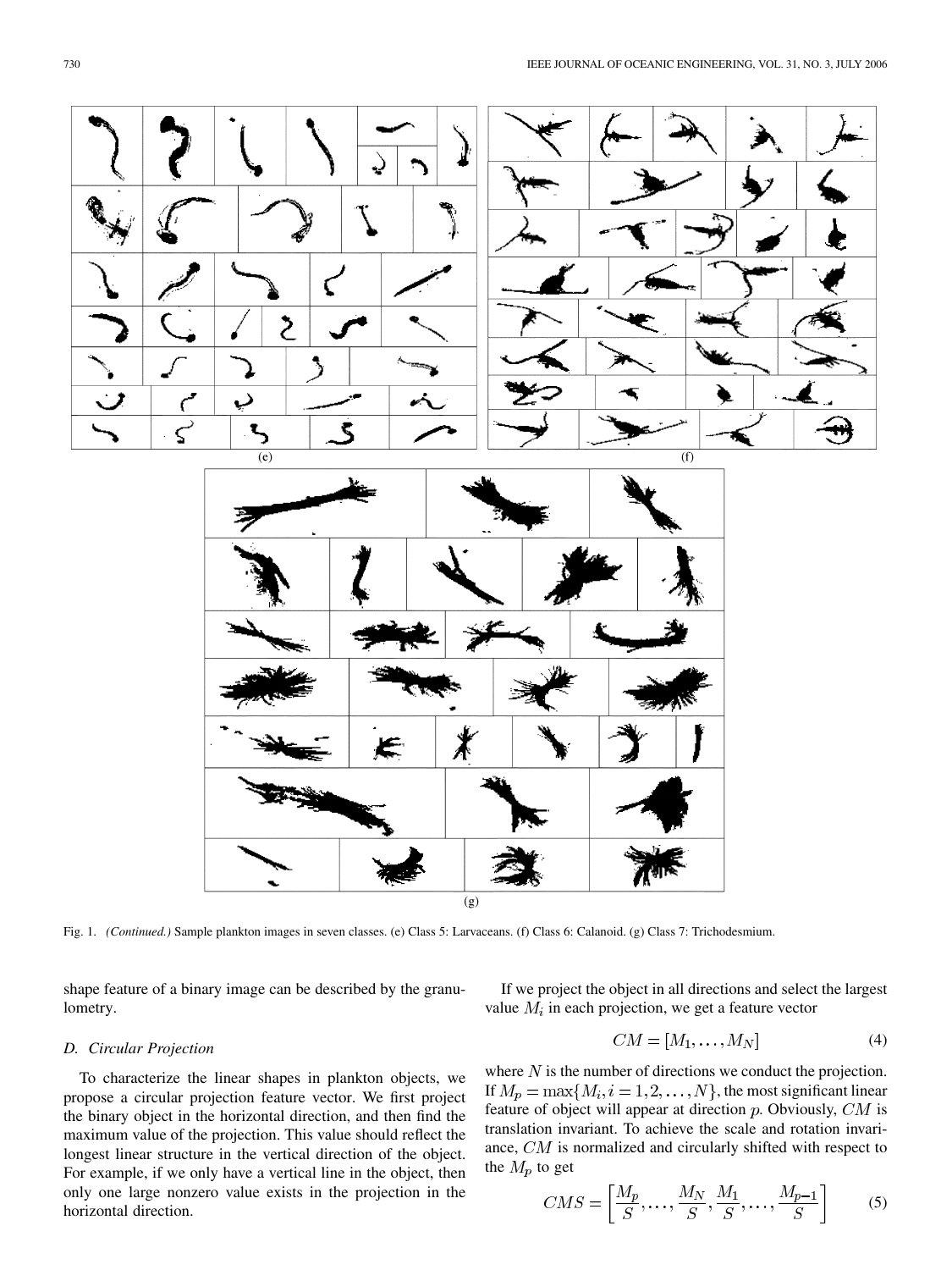<span id="page-3-0"></span>

Fig. 2. Shape examples and their  $CMS$ .

where  $S$  is the area of the object. Some example objects and their  $CMS$  are depicted in Fig. 2, which are the simplified prototypes of class Radiolaria, Chaetognath, and Acantharia, respectively. The data in this paper come from the SIPPER system developed by University of South Florida, which is equipped with a laser imaging source and a fast high-resolution line-scan camera to continuously take binary pictures of a 10 cm  $\times$  10 cm area when moving though the water. Some examples are shown in [Fig. 1.](#page-1-0) The objects are fairly noisy, fragmental, and nonrigid in shape, thus features derived from the boundary descriptors [\[6\]–\[10\]](#page-6-0) and invariance moments [\[11\]–\[13\]](#page-6-0) may not work well. Especially, the features we used for gray-scale plankton image recognition [\[5\]](#page-6-0) are no longer sufficient for the binary plankton images. New shape features are needed to distinguish the different plankton categories.

To describe the shape in more detail, the entire projection vector in the  $p$  direction and its orthogonal direction are also used as feature vectors. They are called the feature vector  $P1$ and  $P2$ , respectively.

#### *E. Smoothness of Kernel Boundary*

Plankton such as Larvaceans, tend to have a smooth kernel portion with a long tail. It is difficult to use FD to measure the smoothness of the whole object since the smooth portion and the tail portion will be averaged together. We propose a smoothness measure that only works on the body kernel.

We first developed an algorithm to extract the kernel section from its narrow neck portion by the morphological operations, as illustrated in Fig. 3. We apply a flood fill operation to fill all the internal holes of the binary object. Then a sequence of opening operations are only applied to the side with the tail attached, to remove the tail without affecting the smoothness of the kernel much.

To evaluate the smoothness of the extracted kernel boundary, we use the following measure:

$$
M_{\lambda} = \frac{\frac{P^2}{A}}{\frac{\pi(\lambda + 1)^2}{\lambda}}\tag{6}
$$



Fig. 3. Boundary of a Larvacean image, where the centroid of its kernel section is denoted by "x," and the dotted circle is the opening kernel.



Fig. 4. Two results (marked by dotted lines in their original object boundaries) with their smoothness values, where the left one is a Larvacean and the right is the typical shape of a Trichodesmium.



Fig. 5. Computation of the *dominant object pixel-width*. (a) Simple binary object. (b) Object *pixel-width* histogram of (a). (c) Area distribution of the object *pixel-width*, where  $S(w) = L(w) \times w$ . The w corresponding to the max  $S(w)$ is the *dominant object pixel-width*, which is marked by "o" at  $w = 26$ .

where P and A are the perimeter and area of the object,  $\lambda =$  $(a/b)$  is the ratio of the length a and width b of the object's bonding box. If the boundary is a smooth close curve, we have  $M_{\lambda} \rightarrow 1$ . If and only if the boundary is an ellipse curve, we have  $M_{\lambda} = 1$ . Two examples of the extracted kernel boundary are shown in Fig. 4. The smoothness values of the two objects are significantly different.

## *F. Object Width and Density*

Because of the diverse shapes of plankton, it is difficult to have a stable measure of the width of the plankton. We developed a novel dominant width measure that uniquely reflects the width of the dominant portion of the object.

We use a simple example in Fig. 5 to illustrate the computation of the dominant object *pixel-width*. The principle object direction is first rotated to the horizontal direction. The object *pixel-width* histogram  $L(w)$  is then computed, as shown in Fig. 5(b), where the horizontal axis represents the pixel width  $w$ , and the vertical axis shows the length of all segments along the body principle axis that have the same width. The width  $w$ of the three peaks of  $L(w)$  in Fig. 5(b) reflects the width of the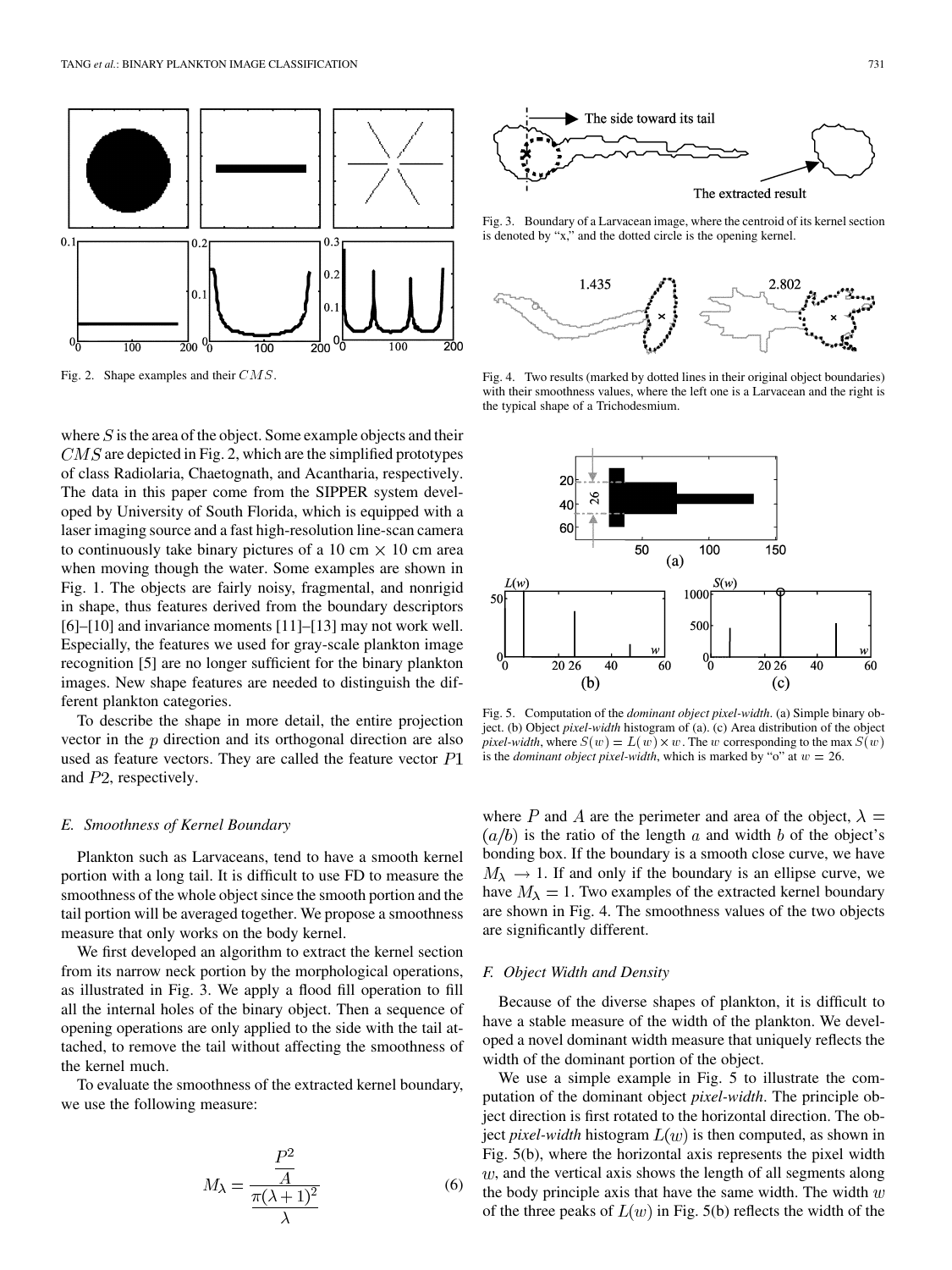

Fig. 6. Example of the *dominant object pixel-width*. (a) Binary rotated object with the horizontal axis corresponding to its principle direction. (b) Histogram of object *pixel-width*. (c) Area distribution of *object pixel-width*, where  $S(w) =$  $L(w) \times w$ . The *dominant object pixel-width* is marked by "o" at  $w = 19$ .



Fig. 7. Example of the *dominant object body-width*. (a) Binary rotated object, and the calculation of the *body-width* values is illustrated by the arrows. (b) Histogram of object *body-width*. (c) Area distribution of object *body-width*, where  $S(w) = L(w) \times w$ . The *dominant object body-width* is marked by "o" at  $w =$ 34.

three object parts.  $L(w)$  can be regarded as the length of all segments consisting of the object profiles with width  $w$ , therefore, the area curve,  $S(w) = L(w) \times w$  in [Fig. 5\(c\)](#page-3-0) represents the area of these segments. The maximum point in  $S(w)$  is the second point at  $w = 26$ , as shown in [Fig. 5\(c\).](#page-3-0) It represents the area of the center portion of the object, which is the largest part in the object. We use the width of this dominant portion of the object as the *dominant object pixel-width* measure  $\overline{w_n}$ .

Fig. 6 shows an example of the computation of  $\overline{w_p}$  for a Trichodesmium. For the *pixel-width* measure, we only consider the number of black pixels in the object. We can also compute the object *body-width* that describes the boundary width of the object, as depicted in Fig. 7(a) where a specimen of class Doliolid is used. An example for computing the *dominant object body-width*  $\overline{w_b}$  is shown in Fig. 7(b) and (c).

The ratio of the two kinds of object width measures

$$
D = \frac{\overline{w_p}}{\overline{w_b}}\tag{7}
$$



Fig. 8. Feature vector combination scheme, where LV represents the long feature vector, SV stands for the short feature vector, and TLV denotes the truncated vector selected by PCA.

reflects the density of the binary object, which is also a useful measure for the plankton objects. For example, the density of class Trichodesmium is dense, whereas that of class Doliolid is sparse, therefore, their measurements  $D$  as depicted in Figs.  $6(a)$ and 7(a) are very different.

### *G. Feature Combination and Normalization*

The features we extracted contain some long feature vectors (LV) such as FD,  $CMS$ ,  $P1$ , and  $P2$ , and some short simple feature vectors (SV) such as Granulometry, moment invariants, boundary smoothness, object density, and some other simple shape features. There exists much redundant and correlative information if we simply combine all the features into a single large feature vector.

PCA has often been used for feature length reduction to remove redundant information. However, simply using the PCA on a large feature vector combining all the individual feature vectors may not work here. In addition to the expensive computational requirement, the short feature vectors of small dimensions and scales will be overwhelmed by other long feature vectors even if the small features may contain discriminating information. To avoid this problem, we use an NMDEE for plankton feature combination and extraction.

The MDEE [\[14\]](#page-6-0) cuts a long feature vector into sections of small vectors, and then performs a PCA on each small vector separately. The selected top features with large eigenvalues in each section are then combined to form a new feature vector with a second PCA applied again. Several orders of computation complexity reduction from the conventional PCA are achieved by this method. As illustrated in Fig. 8, the first step PCA is only applied to the LVs. Then a truncated LV (TLV) is computed by selecting only the top few eigenfeatures with the largest eigenvalues. The TLVs and SVs are then combined to form a new feature vector for the second step PCA.

The difference between the PCA and MDEE is the information that is thrown away in the second step, where only the dominant eigenfeatures in each group are kept. The discarded information is contained in three groups of covariance matrices [\[14\]](#page-6-0).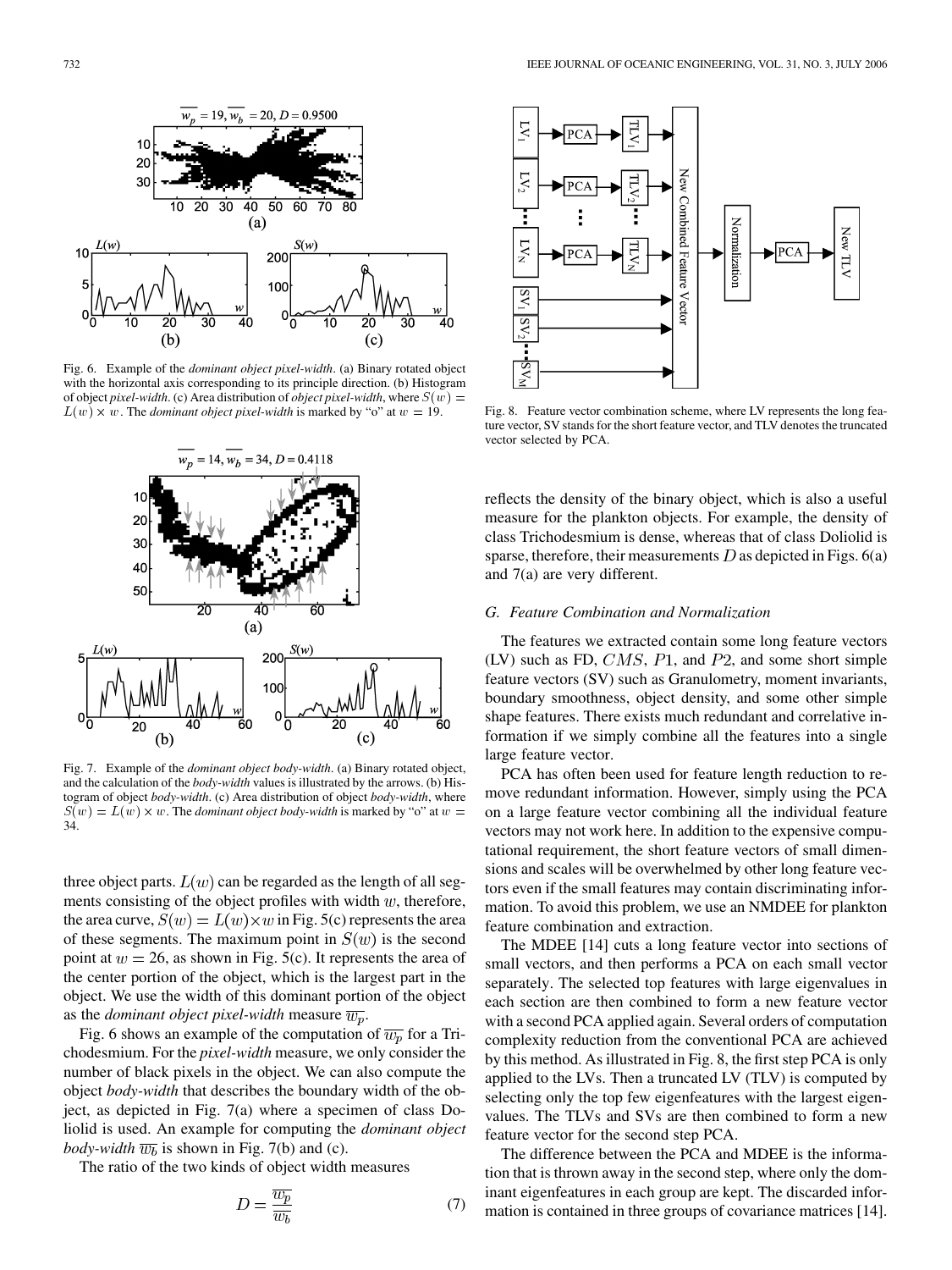| TABLE I                                            |  |  |  |  |  |  |  |
|----------------------------------------------------|--|--|--|--|--|--|--|
| COMPARISON OF THE ORIGINAL AND THE TRUNCATE LENGTH |  |  |  |  |  |  |  |
| OF EACH FEATURE VECTOR                             |  |  |  |  |  |  |  |

| Feature Name          | Original Length | Truncate Length |
|-----------------------|-----------------|-----------------|
| FD                    | 360             |                 |
| Filled FD             | 360             |                 |
| P1                    | 50              |                 |
| P <sub>2</sub>        | 50              |                 |
| Filled P1             | 50              |                 |
| Filled P <sub>2</sub> | 50              |                 |
| Radon Moments         | 180             |                 |

They are the covariance matrices of the removed small eigenfeatures within each group, the cross-covariance matrices between the removed small eigenfeatures of each group, and the cross-covariance matrices between the small eigenfeatures in one group and the dominant eigenfeatures in another group. Because of the energy packing property of PCA, the information in the first two types of matrices should be negligible.

We can also argue that the information in the third type of matrices cannot be large either. If two feature groups are fairly uncorrelated with each other, then any cross-covariance matrices between the two groups will be very small. On the other hand, if the two groups are strongly correlated with each other, the dominant eigenfeatures of the two groups will be very similar. Therefore the cross-covariance matrix between the dominant features in one group and the small features in another group will be similar to the cross-covariance matrix between the dominant features and the small features within the same group, which is zero due to the decorrelation property of the first step PCA transform. Since all three types of matrices are small, we conclude that the information that is discarded in the second step of MDEE is insignificant.

Because the original vector length and scale are different, the scale in the TLVs and SVs can also be very different. One may overwhelm the other. We add a normalization step to all features in the new combined feature vector to remove the effect of different scales. Notice that after the first step PCA, the scales of the TLVs not only reflect the scales of the original features but also reflect the length of the original feature vectors. Therefore, adding a normalization step here will normalize both scale and length of each of the original feature vectors. In later experiments, we will see the significance of this normalization step.

## III. EXPERIMENT AND DISCUSSION

We used 3147 binary images of seven plankton classes for the experiments. Seven types of LV are extracted, including FD, filled FD (FD extracted from the boundary of the flood-filled image, the following "filled" are *the same meaning*),  $P1$ ,  $P2$ , filled  $P1$ , filled  $P2$  and  $CMS$ . Their original feature lengths are shown in Table I. Four types of SV are extracted, including Granulometry, moment invariants, boundary smoothness, and object width density. The final algorithm combines all the LVs and SVs using the NMDEE. The Gaussian minimum error classifier is adopted to classify the plankton images.

We first compute PCA on the seven LVs. Their energy distributions represented by the eigenvalues are shown in Fig. 9. We



Fig. 9. Distributions of the top ten normalized eigenvalues parsed from the PCA of the seven kinds of LVs.



Fig. 10. Classification rates using increasing number of principal components for the seven feature vectors.

can see that most of the energy concentrates in the top 2–4 eigenvectors. Classification results using different number of eigenfeatures are shown in Fig. 10. Again, using only a small number of features the highest recognition rate is reached for the feature vector. Further increasing of feature length seems to add more noise than discriminating information, thus decreasing the recognition accuracy. Therefore, we only keep a small number of principle features in each vector as shown in Table I.

Results in Fig. 10 show that each individual feature vector is not effective to classify plankton. All classification accuracies are below 65% because of the large variations of *within-class* plankton images. Since each feature vector characterizes the shape from different aspect, the combined vector should perform better.

To illustrate the performance of NMDEE, we compare it with two traditional methods. One is traditional PCA, which extracts the principal components directly from the combination of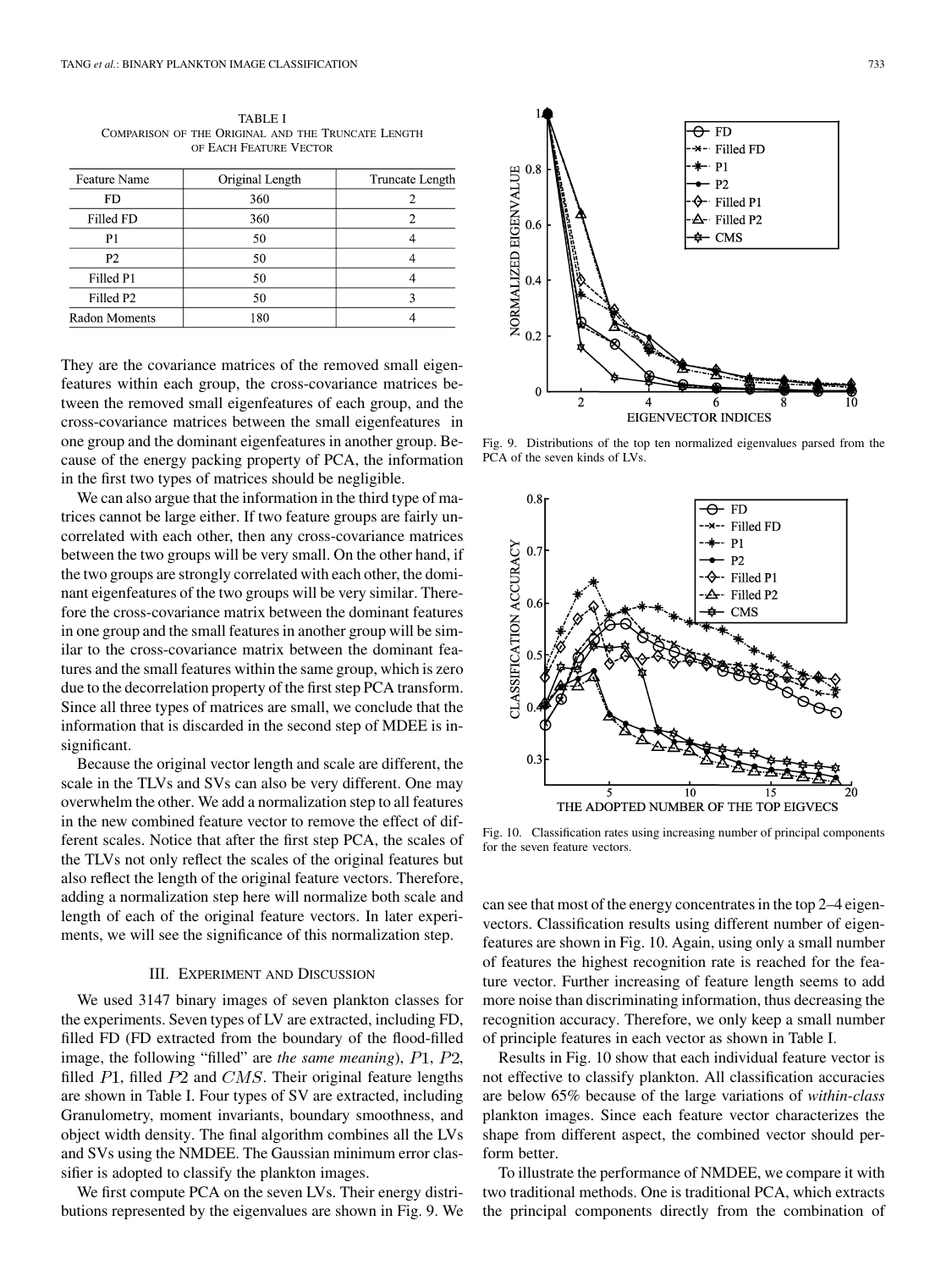<span id="page-6-0"></span>

Fig. 11. Classification accuracies using combined feature vectors. The circle on the NMDEE curve marks the best accuracy of 91.7%.

TABLE II CLASSIFICATION RESULT (CONFUSION MATRIX) OF NORMALIZED MDEE AT FEATURE NUMBER 25 (CIRCLED IN THE FIG. 11)

| <b>Class ID</b>          | 1              | $\mathbf{2}$ | 3      | 4            | 5            | 6        | 7              | Accuracy |
|--------------------------|----------------|--------------|--------|--------------|--------------|----------|----------------|----------|
| 1                        | 115            | $\theta$     | 4      | 4            | $\mathbf{0}$ | 8        | $\Omega$       | 87.79%   |
| $\mathbf{2}$             | $\theta$       | 149          | 8      | $\theta$     | 13           | $\theta$ | $\overline{2}$ | 86.63%   |
| 3                        | 3              | 4            | 415    | 16           | 9            | 1        | $\overline{2}$ | 92.22%   |
| $\overline{\mathcal{A}}$ | 25             | $\theta$     | 23     | 432          | $\theta$     | $\theta$ | 5              | 89.07%   |
| 5                        | 1              | 6            | 24     | $\mathbf{0}$ | 485          | 1        | 12             | 91.68%   |
| 6                        | 7              | $\theta$     | 3      | $\theta$     | 6            | 536      | 11             | 95.20%   |
| 7                        | $\overline{2}$ | 5            | 5      | 5            | 19           | 25       | 728            | 92.27%   |
| <b>Average Accuracy</b>  |                |              | 91.70% |              |              |          |                |          |

all original feature vectors. The other is the standard MDEE without the normalization process.

We combine all the long and short feature vectors using the NMDEE algorithm. Results are shown in Fig. 11. We can see a remarkable improvement of the accuracy over individual features. Over 91% accuracy is achieved. We also compare the NMDEE with standard PCA and MDEE methods. Results in Fig. 11 show that the latter two methods are very similar to each other. This is not surprising, since MDEE is a close approximation of PCA, with a significant computational complexity reduction. Both methods are much worse than the NMDEE method, since all features, large or small, can contribute to the classification using the NMDEE method. Table II shows the confusion matrix of the best performing NMDEE at feature length 25 with average accuracy 91.70%.

# IV. CONCLUSION

In this paper, several new shape features are proposed to classify binary plankton images. The traditional PCA is not efficient in extracting discriminant information from a combined feature vector of different scales. A normalized MDEE is proposed to solve this problem. Experimental results on a large data set show that the new algorithm can effectively classify plankton images with high accuracy acceptable for automatic plankton survey systems.

#### **REFERENCES**

- [1] C. S. Davis, S. M. Gallager, and A. R. Solow, "Microaggregations of oceanic plankton observed by towed video microscopy," *Science*, vol. 257, pp. 230–232, Jul. 10, 1992.
- [2] G. L. Foresti and S. Gentilli, "Noise-robust and invariant object classification by the high-order statistical pattern spectrum," *Int. J. Pattern Recognit. Artif. Intell.*, vol. 13, no. 8, pp. 1219–1232, 1999.
- [3] J. Watson, G. Craig, V. Chalvidan, J. P. Chambard, A. Diard, G. L. Foresti, B. Forre, S. Gentili, P. R. Hobson, R. S. Lampitt, P. Maine, J. T. Malmo, H. Nareid, G. Pieroni, S. Serpico, K. Tipping, and A. Trucco, "High resolution in situ holographic recording and analysis of marine organisms and particles (Holomar)," in *Proc. IEEE Int. Conf. OCEAN '98*, 1998, pp. 1599–1604.
- [4] S. Samson, T. Hopkins, A. Remsen, L. Langebrake, T. Sutton, and J. Patten, "A system for high-resolution zooplankton imaging," *IEEE J. Ocean. Eng.*, vol. 26, no. 4, pp. 671–676, Oct. 2001.
- [5] X. Tang, "Multiple competitive-learning network fusion for object classification," *IEEE Trans. Syst., Man, Cybern.*, vol. 28, no. 4, pp. 532–543, Aug. 1998.
- [6] C. T. Zahn and R. Z. Roskies, "Fourier descriptors for plane closed curve," *IEEE Trans. Comput.*, vol. 21, no. 3, pp. 269–281, Mar. 1972.
- [7] E. Persoon and K. S. Fu, "Shape discrimination using Fourier descriptors," *IEEE Trans. Syst. Man, Cybern.*, vol. 7, pp. 170–179, Mar. 1977.
- [8] H. Kauppinen, T. Seppanen, and M. Pietikainen, "An experimental comparison of autoregressive and Fourier-based descriptors in 2D shape classification," *IEEE Trans. Pattern Anal. Mach. Intell.*, vol. 17, no. 2, pp. 201–207, Feb. 1995.
- [9] A. P. Reeves, R. J. Prokop, S. E. Andrews, and F. P. Kuhl, "Threedimensional shape analysis using moments and Fourier descriptors," *IEEE Trans. Pattern Anal. Mach. Intell.*, vol. 10, no. 6, pp. 937–943, Nov. 1988.
- [10] M. F. Wu and H. T. Sheu, "Representation of 3D surfaces by twovariable Fourier descriptors," *IEEE Trans. Pattern Anal. Mach. Intell.*, vol. 20, no. 8, pp. 853–863, Aug. 1998.
- [11] T. H. Reiss, "The revised fundamental theorem of moment invariants," *IEEE Trans. Pattern Anal. Mach. Intell.*, vol. 13, no. 8, pp. 830–834, Aug. 1991.
- [12] C. H. Teh and R. T. Chin, "On image analysis by the method of moments," *IEEE Trans. Pattern Anal. Mach. Intell.*, vol. 10, pp. 496–513, Jul. 1988.
- [13] S. Ghosal and R. Mehrotra, "A moment-based unified approach to image feature detection," *IEEE Trans. Image Process.*, vol. 6, no. 6, pp. 781–793, Jun. 1997.
- [14] X. Tang, " Texture information in run-length matrices," *IEEE Trans. Image Process.*, vol. 7, no. 11, pp. 1602–1609, Nov. 1998.
- [15] P. F. Culverhouse, R. Williams, B. Reguera, V. Herry, and S. Gonzalez-Gil, "Do experts make mistakes? A comparison of human and machine identification of dinoflagellates," *Mar. Ecology Progress Ser.*, vol. 247, pp. 17–25, 2003.
- [16] G. Matheron*, Random Sets and Integral Geometry*. New York: Wiley, 1975.
- [17] P. Soille and H. Talbot, "Directional morphological filtering," *IEEE Trans. Pattern Anal. Mach. Intell.*, vol. 23, no. 11, pp. 1313–1329, Nov. 2001.
- [18] P. Maragos, " Pattern spectrum and multiscale shape representation," *IEEE Trans. Pattern Anal. Mach. Intell.*, vol. 11, no. 7, pp. 701–716, Jul. 1989.
- [19] G. Ayala and J. Domingo, " Spatial size distributions: applications to shape and texture analysis," *IEEE Trans. Pattern Anal. Mach. Intell.*, vol. 23, no. 12, pp. 1430–1442, Dec. 2001.
- [20] X. Tang, W. K. Stewart, L. Vincent, H. Huang, M. Marty, S. M. Gallager, and C. S. Davis, "Automatic plankton image recognition," *Artif. Intell. Rev.*, vol. 12, pp. 177–199, 1998.